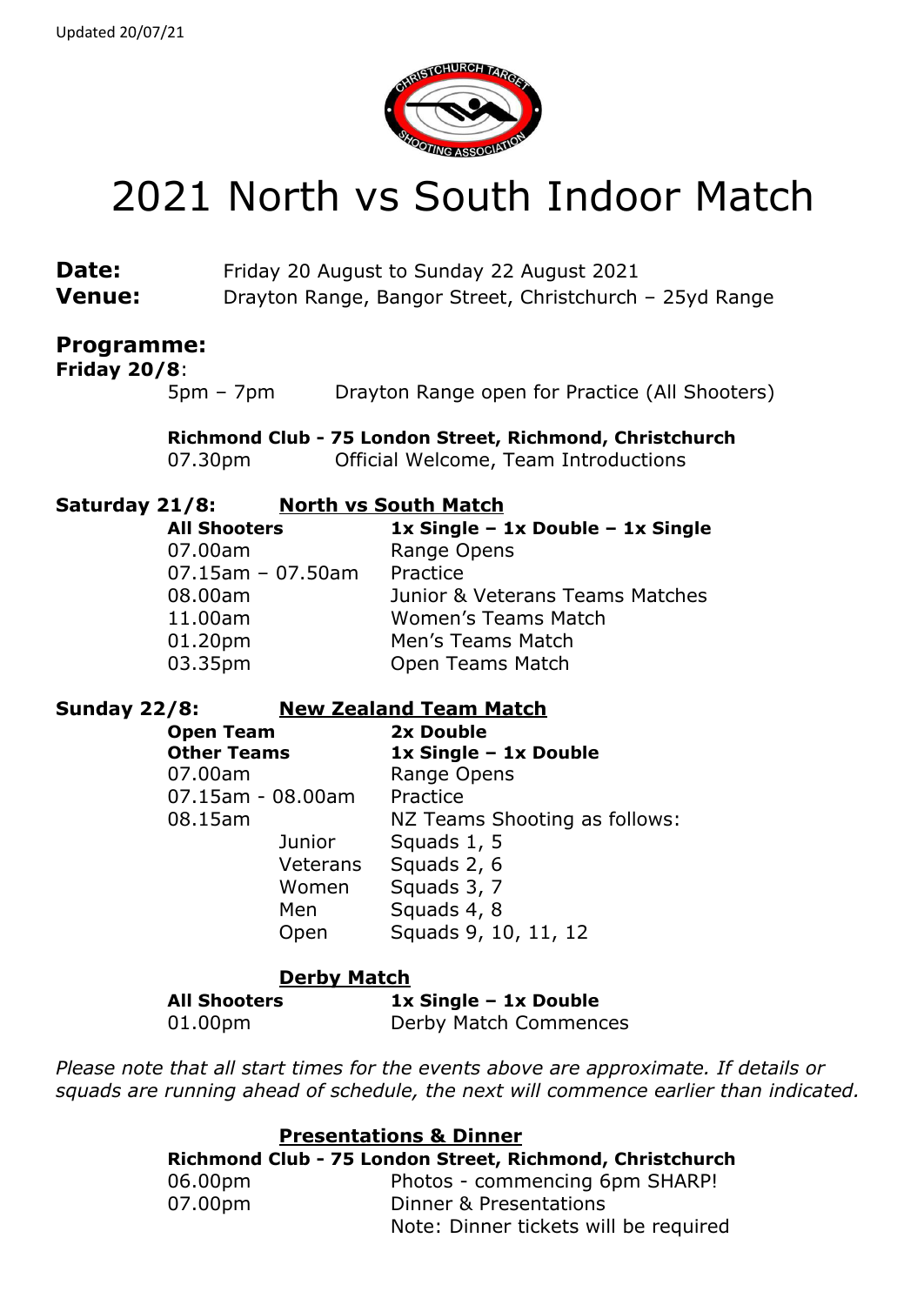## Accommodation Options / Map Key

- **1. Drayton Range** *11 Bangor Street, Edgeware* Parking at or near range is very limited – Bangor St reserved for range volunteers and pick-up/drop-off only. If not using CTSA provided transport, then expect/allow for a walk from your parking.
- **2. Strathern Motor Lodge** *54 Papanui Road*
- **3. Ashford Motor Lodge** *55 Papanui Road* Standard rooms \$105 quote "Group Special \$105"
- **4. Casino Court Motor Lodge** *76 Papanui Road* For 20% off best rate on day quote "Target Shooters" Discounted Rates: Double/Twin rooms \$115 4 Bed Ensuite Dorm \$156, 6 Bed Ensuite Dorm \$222
- **5. Randolph Motel Apartments** *79 Papanui Road* For 10% off best rate on day quote "Target Shooters" Double/Twin Rooms \$130, Triple \$150
- **6. Milano Motor Lodge** *87 Papanui Road* 10% off best rate on day when you let them know why you're coming
- **7. De Lago Motel Apartments** *31 Papanui Road*

#### **8. Richmond Club** *75 London Street*

This accommodation was chosen as there is less road noise compared to Bealey Ave, it is closer to certain amenities such as Merivale Mall, is only a 10-minute walk to the Central City. And is just a 7 - 10 minute drive to Bangor St Rifle Range.

CTSA will provide transport to and from the accommodation locations listed above and may be open to others by arrangement providing there is a significant number of people at that location and that it is in the same geographic area as these locations. Please contact [ctsa.secretary1@gmail.com](mailto:ctsa.secretary1@gmail.com) to discuss. Unless arranged prior as mentioned above, shooters staying at any other location are responsible for arranging their own transport.

Airport transfers will be provided as long as you have notified us of your flight times on your shooter information form, and providing you are arriving on the Friday and departing on the Monday (ie we will not be providing transport on the Thursday or Tuesday, as vans and drivers will not be available).